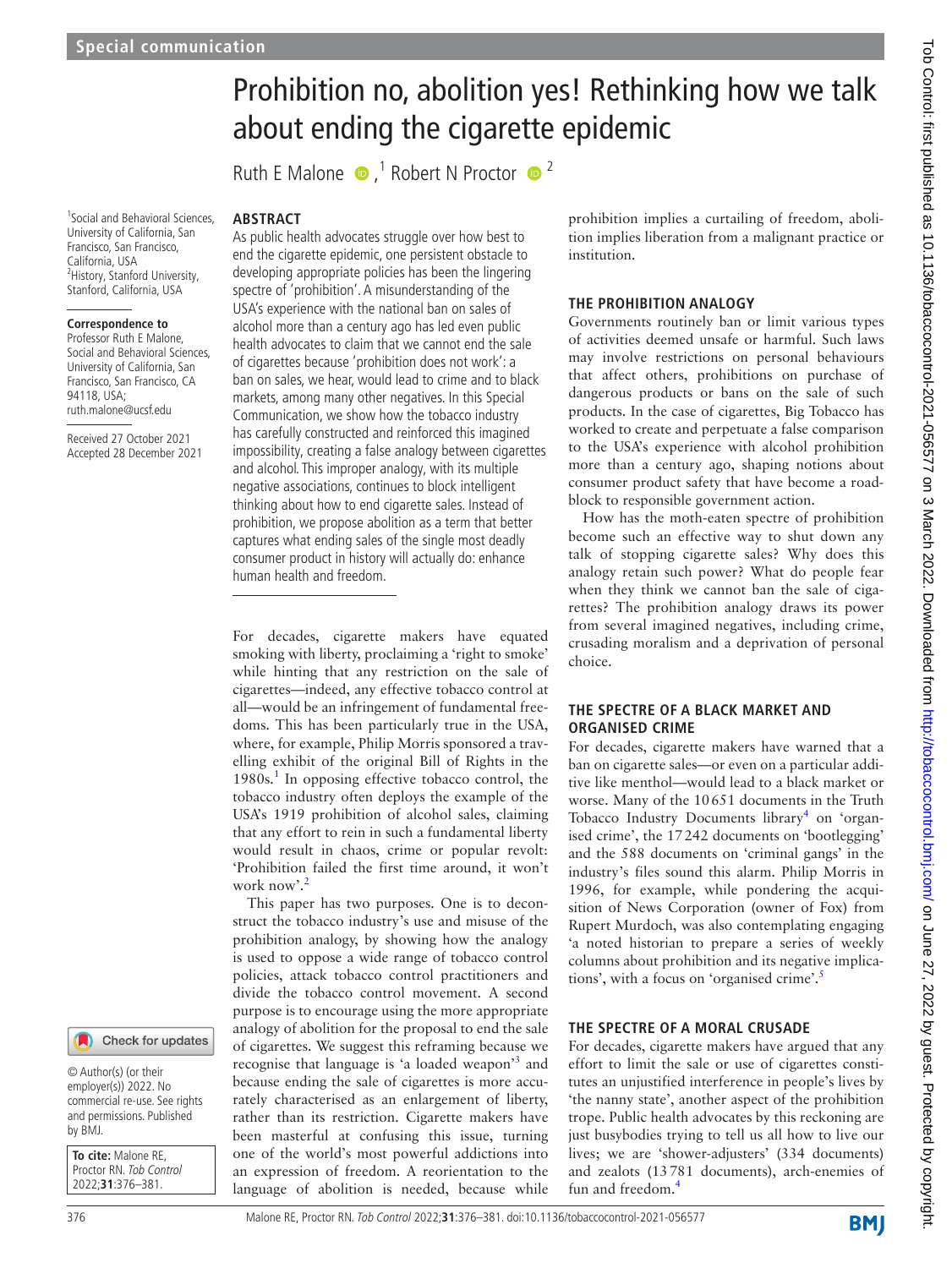### **Box 1 What was prohibition?**

<span id="page-1-0"></span>After a vigorous campaign centred around protection of families from the deleterious effects of drink, the US Congress prohibited the manufacture and sale of alcohol in 1919, taking effect in 1920. $59$  The policy was initially popular with many people and alcohol consumption and its adverse effects were reduced. Although consumption was never banned, and those with a stock of alcohol could drink it legally, as stocks ran low the policy became increasingly unpopular and black market sales proliferated through underground 'speakeasies', with protection from organised crime figures like Al Capone.<sup>60</sup> Prohibition was abandoned federally in 1933, though some state and local jurisdictions continued their bans, as do some even to the present day ('dry counties').<sup>[61](#page-5-2)</sup>

## **THE SPECTRE OF LOSS OF PERSONAL CHOICE**

Talk of prohibition also dovetails with the idea that anything that interferes with personal choice is bad. Public health scholars have long recognised the poverty of this approach when applied to cigarettes. The 1989 US Surgeon General's report identified two principal flaws in this 'personal choice' argument: (1) the young age at which people start smoking and (2) the power of addiction (pp. v-vi). $6$  Years before, even cigarette makers had acknowledged privately that 'the argument revolving around "free choice"' was being 'negated on the grounds of addiction'.<sup>[7](#page-4-6)</sup> Public health advocates have often called attention to how 'freedom' and 'choice' are constrained by social circumstances, including marketing to disadvantaged groups and the deliberate engineering of cigarettes to be maximally addictive.<sup>89</sup>

## **CRAFTING THE 'PROHIBITION' BOGEYMAN**

The tobacco industry has created a bogeyman by routinely characterising any rigorous tobacco control measure as 'de facto' or 'the road to' prohibition. A scarecrow image of the actual history of alcohol prohibition is created by such comparisons, which tend to be naïve and simplistic, ignoring the historical complexities surrounding such policies (including certain health bene-fits)<sup>[10](#page-4-8)</sup> [\(box](#page-1-0) 1). Cigarette makers also tend to conflate banning *sales* with restricting or punishing personal *use,* which allows them to paint advocates for banning sales as restricting personal liberties. Cigarette makers weaponize such confusions to divide the tobacco control community and to render 'impossible' any path leading to effective abolition.

For decades, cigarette makers have used the term *prohibition* as a derogatory label for any kind of effective tobacco control. The Tobacco Institute's Ann Browder in 1979, for example, claimed that smoking bans in restaurants constituted 'piecemeal prohibition', $\frac{11}{11}$  $\frac{11}{11}$  $\frac{11}{11}$  and 30 years later industry allies cited the danger of a black market to oppose the Food and Drug Administration's efforts to remove menthol from cigarettes.<sup>12</sup> <sup>13</sup> Cigarette makers have raised the spectre of prohibition to defeat efforts to ban sales to minors, and to delay restrictions on smoking in airplanes and in restaurants (p.  $12$ ).<sup>14</sup> The word 'prohibition' appears in >156000 documents in the Truth repository, with many of these stressing the impossibility of limiting the sale or use of cigarettes. The dangers of 'prohibition' were always part of the talking points of the Tobacco Institute, which repeatedly warned of 'creeping prohibition' (299 documents), 'backdoor prohibition' (1105 documents) and 'prohibition through taxation' (110 documents). $4$  This strategy dates from the earliest phases of the industry's denial campaign: Hill and Knowlton

when crafting the industry's public relations strategy stressed the value of drawing attention to the 'dangers of prohibition' along with the 'social benefits of smoking'.<sup>15</sup>

Raising the spectre of prohibition was also part of the industry's litigation strategy. Law firm Shook Hardy and Bacon, in a training manual for trial counsel, stressed that any effort to rein in tobacco should be labelled '*De Facto* prohibition (p. 10)'.[16](#page-4-13) Cigarette makers paid popular magazines to denounce prohibition: *Barron's Weekly* in 1967, for example, published an attack on 'The Federal Crusade Against Smoking', where warnings of a cigarette-cancer link were said to be part of an elaborate effort by bureaucrats 'to brainwash the citizenry into kicking the habit… a crusade as menacing and ugly as prohibition'.[17](#page-4-14)*Barron's* never revealed that its pro-cigarette articles were written with the aid of the Tobacco Institute, which privately bragged about its role in financing and planting those articles.<sup>18</sup>

Cigarette makers have also hired historians to help craft the narrative of impossibility, equating prohibition with the 'failed' experience of alcohol in the USA. John Burnham at Ohio State, for example, was hired to testify for the industry in court, after demonstrating his willingness to write cigarette-friendly histories of (alcohol) prohibition.[19](#page-4-16) Burnham directed Philip Morris' ambitious Project Cosmic, the goal of which was to assemble a global team to denounce efforts to limit smoking.<sup>20</sup> Burnham later bragged about being the industry's 'mole' in academia, $21$ recruiting scholars like James Kirby Martin and Mark Lender, who had co-authored *Drinking in America*, published by the Free Press in 1987. Martin later testified for the industry: "We had talked about doing… a companion volume which would continue an investigation of questions of prohibition". Martin and Lender's project, which had the working title 'Banned in the USA', was abandoned when Lender developed a mouth tumour (pp.  $185-6$ ).<sup>[22](#page-4-19)</sup>

The prohibition trope has also been deployed outside the USA. In Australia, for example, the Australian Tobacco Manufacturing Industry prepared a document in 1969 echoing the *Barron's Weekly* article, arguing against cigarette health warning labels and advertising bans by referencing 'a crusade as menacingly ugly as prohibition was in the years following the first World War'.<sup>[23](#page-4-20)</sup> The chief executive of Australian tobacco group W.D. and H.O. Wills was quoted in a 1995 media release as saying that increasing tobacco taxes 'amounts to backdoor prohibition'.<sup>24 25</sup> In London, the Freedom Organisation for the Right to Enjoy Smoking Tobacco, a 'smokers' rights' group supported by tobacco companies, in 1990 published a treatise entitled 'A short history of 500 years of the use and prohibition of tobacco'.<sup>[26](#page-4-22)</sup>

For the industry, the USA's experience of alcohol prohibition is always wholly negative, despite accounts suggesting that as a measure to reduce the adverse health and social effects of alcohol consumption—it was actually effective and, at least initially, quite popular with the public.<sup>[10 27](#page-4-8)</sup> The prohibition trope is thus based on a misreading of history and a faulty equivalence of alcohol and tobacco.<sup>10 27 28</sup> But it has also become a shorthand for something more sinister: the idea that governments cannot be trusted to act in the interests of the people. Simon Chapman and others have pointed out that 'nanny state' has saved innu-merable lives through policies now mostly taken for granted.<sup>[28 29](#page-4-23)</sup> In richer parts of the world, we assume that our water will be clean and sewage properly disposed; we live with emissions controls on factory stacks and building codes that are essentially 'prohibitions'.[29](#page-4-24) Powerful corporations often resist efforts to mandate such protections—think of how long it took to ban lead from the paint on children's toys, $30$  and how hard it has proved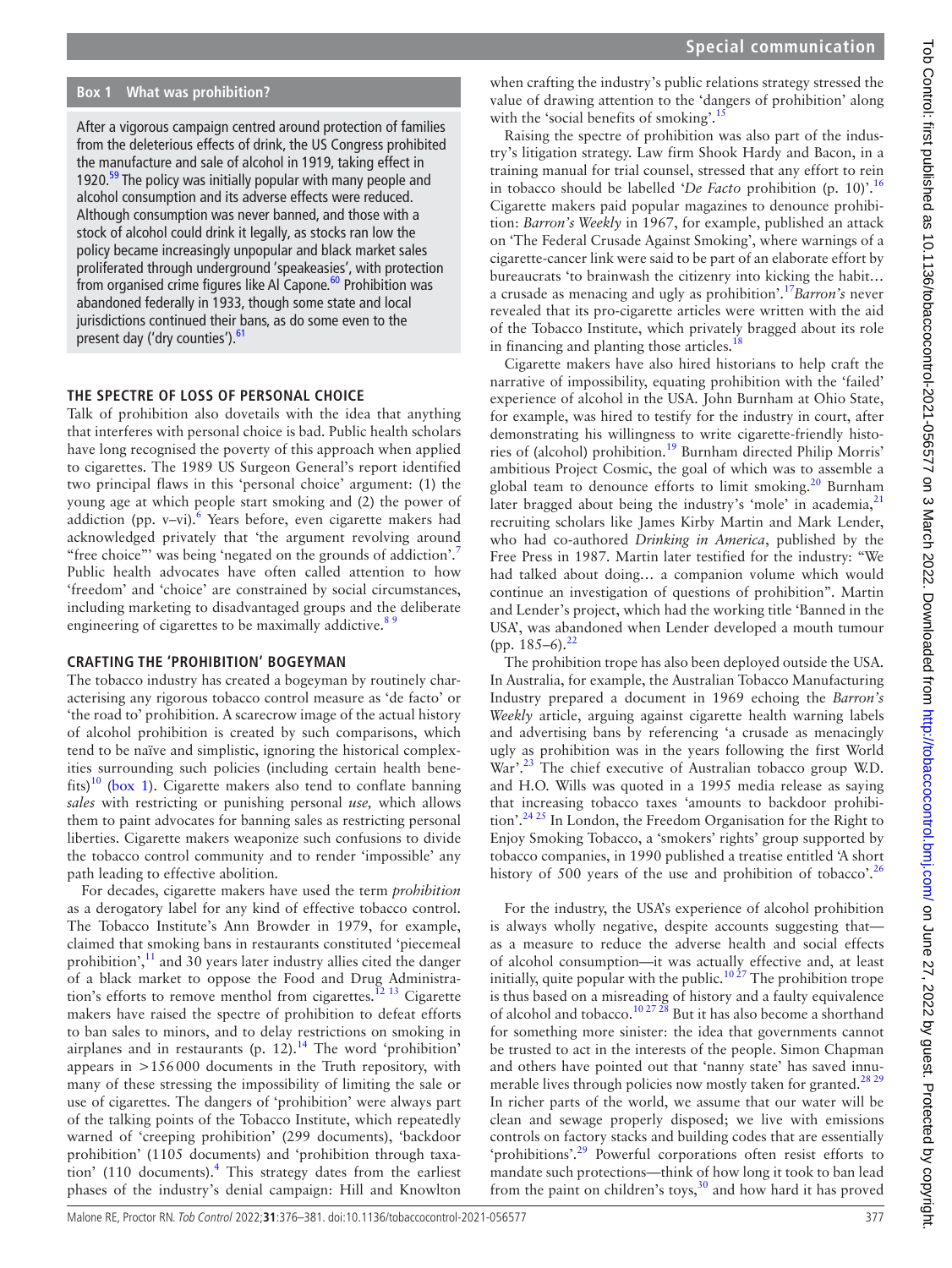to limit greenhouse gas emissions. $31$  Denouncing 'prohibition' in the abstract effectively serves the interests of polluting industries, by weakening trust in public health governance. Cigarette makers in the 1980s and 1990s joined with Big Oil to help create political movements like the Tea Party, figuring that if they could taint the whole idea of taxation and regulation, then sellers of gasoline and cigarettes could continue doing business as usual.<sup>[32](#page-4-27)</sup>

Big Tobacco has also worked to promote an understanding of prohibition as making criminals of people who grow or smoke tobacco. In 1984, for example, Tobacco Institute President Horace Kornegay, in a speech to Burley warehousers, castigated US Surgeon General C. Everett Koop as the 'executioner' of tobacco farmers. After further comparing the Surgeon General and his advisors to Hitler Youth and China's Red Guards, Kornegay wondered what Koop's 'final solution' would be for those 'recalcitrant' smokers who did not obey his order to quit: 'Exile? Deportation? Concentration Camps? Death squads?' The former North Carolina congressman labelled Koop 'a grave threat to millions of Americans', given his plot to bring us a world of 'prohibition, segregation, discrimination' and 'antismoking apartheid'. $33$ 

## **ADOPTION OF THE PROHIBITION TROPE BY PUBLIC HEALTH ADVOCATES**

Unfortunately, public health authorities have long accepted the cigarette industry's framing of what is or is not possible, conjuring this same prohibition bogeyman. President Kennedy's Health Education and Welfare Secretary Anthony J. Celebrezze, for example, in 1962 rejected calls for federal action against cigarettes, claiming it was 'not the proper role of the federal government to tell citizens to stop smoking'. Celebrezze's explanation: 'prohibition did not work'. The Secretary's position was perhaps influenced by the fact that he himself smoked a pack a day. $34$ 

Even those we associate with courageous tobacco control have feared the prohibition trope. In 1969 Congressional testimony, Action on Smoking and Health founder John Banzhaf argued that cigarette sales should not be banned, because this would lead to a black market and therefore 'will not work' (p.  $289$ ).<sup>[35](#page-5-5)</sup> Several past US Surgeon General reports have similarly disclaimed the possibility of prohibiting sales of cigarettes (or smoking), usually without citing any evidence. The 1984 report on chronic obstructive lung disease asserted that 'outright prohibition' was 'not feasible… not an acceptable alternative' (pp. 520, 527).[36](#page-5-6) The editors of the *Journal of the American Medical Association*, in a 1986 editorial, claimed that a ban on the sale of cigarettes, however 'tempting' to contemplate, would 'inevitably fail': "We would be faced with a second Prohibition, everywhere undermining respect for law and encouraging the growth of organized crime to new and more massive proportions".<sup>[37](#page-5-7)</sup>

Cigarette makers have been pleased—and often surprised—by how reluctant public health authorities have been to embrace the idea of a ban on sales. Some in the industry actually anticipated such a ban after the 1964 Surgeon General's report, and Philip Morris was privately relieved that the report had left smoking on 'an individual basis'.<sup>38</sup> The Tobacco Institute also appreciated the 'moderate' approach of the American Cancer Society, which had positioned itself intermediate between 'prohibitionists' and 'accommodationists'.<sup>39</sup>

More recently, cigarette makers have raised the spectre of prohibition to divide the tobacco control movement, specifically by contrasting the industry-preferred version of 'harm reduction' with 'prohibitionists'. A 2014 Philip Morris International (PMI)

strategy document<sup>[40](#page-5-10)</sup> calls for amplifying 'voices of "harm reduction"' versus 'prohibitionists', stressing the need to 'marginalise the policies and advocates of extreme measures as prohibitionists'. 'Extreme measures' for PMI included bans on menthol and other additives, policies to mandate nicotine reductions, point of sale display bans and policies to require larger graphic warnings on packaging.

## **ARE CIGARETTES LIKE BEER?**

A misunderstanding of alcohol prohibition from over a century ago has thus been twisted by the industry into a shorthand for conveying several ideas about tobacco products that ill-serve health and human liberty, making it hard to imagine that sales of cigarettes could ever be ended.[41 42](#page-5-11) Part of the prohibition myth is the public health community's ongoing, often uncritical adoption of cigarette industry framings. A great deal of public health rhetoric is unwittingly tainted: talk about 'smoking' (rather than cigarettes) causing cancer, for example (which blames the victim), or referring to 'smoking and health' rather than 'cigarettes and death'. And why is the burden of 'cessation' always on the consumer and never the producer? Public health advocates use the term prohibition when talking about ending cigarette sales, because we have uncritically adopted the industry's equation of cigarettes with beer or wine. Here is where the work of analogies is key, because if cigarettes really were like beer, then a ban on sales might well be undesirable or unworkable.

But cigarettes are not like beer. They are not like beer, because (a) cigarettes are far more deadly, and (b) most people who drink do not become addicted. For most people alcohol is a recreational drug, which is very different from the nicotine delivered in cigarette form. Only about 5%–10% of people who drink are addicted, versus >80% of people who smoke cigarettes  $(p. 493).$ <sup>[43](#page-5-12)</sup> The fundamental argument for ending sales of cigarettes (vs prohibition of alcohol) is really twofold: cigarettes are powerfully addictive and far more injurious, and most people who smoke wish they did not. The oddity of cigarettes is that most of the demand stems from addiction, which is why medical professionals often prescribe alternative means of delivering nicotine, on a therapeutic (rather than recreational) basis. And the contrast with heroin is instructive: we do not allow retail sales of heroin and other highly addictive drugs, even in countries where their use is decriminalised. For addicted smokers, the ubiquitous retail availability of cigarettes makes quitting even more difficult.<sup>44 45</sup> Cigarettes are unlike beer and more like heroin, because almost everyone who smokes eventually regrets having started.<sup>[46](#page-5-14)</sup>

## **THE ABOLITION ALTERNATIVE**

How can we reframe our discourse to deflate the prohibition bogeyman and make planning for the end of cigarette sales seem less onerous and more achievable? Understanding the ways in which the tobacco industry has deployed the prohibition bogeyman is a first step. But a second step is to recall that responsible governments often ban the sale of products that harm people, including many that are much less injurious than cigarettes.

In 1988, for example, the US Consumer Product Safety Commission banned the sale of lawn darts, an outdoor game involving throwing sharp metal-tipped objects, after three deaths and several hundred injuries caused by the products.<sup>47</sup> Many national governments have banned the sale of lead-containing paint, dangerous pharmaceuticals and pesticides of various sorts, including some formerly in widespread use. Few would now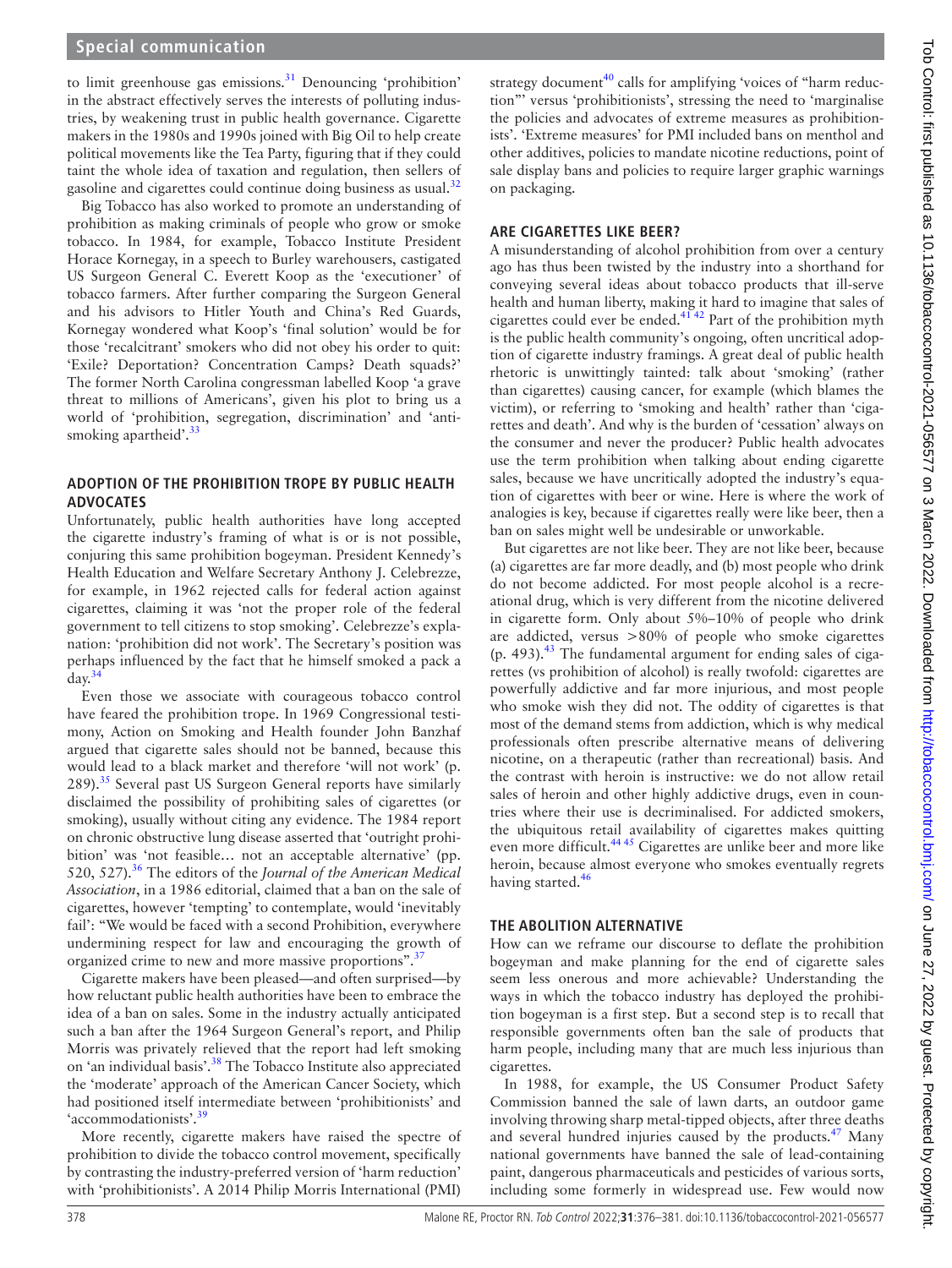## **Box 2 What is abolition?**

<span id="page-3-0"></span>After centuries of transatlantic slave trade, President Abraham Lincoln announced the liberation of American slaves through the Emancipation Proclamation of 22 September 1862. For decades, abolitionists had struggled to end the practice of slavery, with some favouring only the abolition of the slave trade, while others called for the abolition of the entire institution. Britain had abolished its trade in slaves in 1807, for example, while still allowing possession of enslaved humans in British colonies. Abolition has also been applied to the ending of child labour or unfair taxes: the word implies the ending of an onerous institution. Key to understanding this terminologic distinction is that while 'prohibition' implies a loss of freedom, 'abolition' invokes its enlargement, as in freedom from slavery. Prohibition is more about building walls: abolition is about tearing them down.

assert that heroin, once seen as a useful therapeutic drug, should be widely available for sale in gas stations or grocery stores.<sup>[48](#page-5-16)</sup> These are all instances in which long-accepted products and practices have been abolished.

Why is abolition a better way to think about ending the cigarette epidemic?[49](#page-5-17) First and foremost is the fact that smoking is less an *expression* of liberty than its deadly *robbery*. Most (ciga-rette) smokers wish they did not smoke,<sup>[46](#page-5-14)</sup> which means that human liberties will actually be enlarged by eliminating sales of cigarettes ([box](#page-3-0) 2). The industry has worked very hard to trivialise our understanding of addiction: they want us to believe that addiction is essentially desire, when addiction is more like the frustration of desire. If most people who smoke wish they did not, then ending sales of cigarettes will make it easier for smokers to regain the freedom not to smoke. Achieving this freedom is not made easier by the fact that for every McDonalds in the USA, there are 27 retail outlets for cigarettes. Ease of access sustains the epidemic.

Abolition also recalls the end of slavery and other unjust institutions. Abolition means 'the complete ending' of a cruel or onerous custom, carrying the rhetorical gravitas of noble work to end slavery, child labour, torture and other inhumane (but once common) practices. The language of abolition also allows public health to challenge a fundamental (and outrageous) talking point of the industry: that smoking is 'natural' for humans and that nothing can really be done to stop it. Humans according to this view will always want to smoke, and efforts to end sales are doomed to fail. But this is untrue: the *cigarette epidemic* is itself a historical creation of Big Tobacco, built and sustained by human actors. It can be ended by human action.

More accurately than prohibition, abolition reflects what ending cigarette sales would actually do: liberate humanity from the world's most lethal consumer product, a product which has caused untold human suffering and which most users would rather do without. The normalisation of cigarettes has led to the premature deaths of >100 million people in the last century,<sup>[50](#page-5-18)</sup> and even more in our present century.<sup>[51](#page-5-19)</sup> Humans will always suffer from microbial epidemics, but the cigarette variant differs in being caused by transnational corporate actors being permitted to prioritise profits over human lives.

Abolition refocuses attention from the individual consumer to the corporate producer and the means by which the epidemic is spread, wholesale and retail. In coming to grips with obesity, scholars have recognised that blame cannot be placed solely

on personal sloth and gluttony: the epidemic has structural, political and social causes, having to do with sugar production and marketing, corporate power and the ubiquity of sugared drinks.<sup>52</sup> With tobacco, too, we need to move beyond thinking of the cigarette catastrophe as the result of bad personal choices. The epidemic has corporate causes with retail and political accomplices.

In arguing for abolition, we do not envision an overnight ban on sales everywhere. We are calling for governments to develop concrete, phased *plans* for ending sales. Phasing out cigarette sales, challenging though it may be, is simpler and more effective than endlessly cajoling millions to eschew something sold in nearly every gas station and convenience store. Abolition is consistent with how we approach cholera or tainted meat: we go upstream, and look for points where we can stop the toxin at its source. Cigarettes are like cholera in this sense: we need to treat not just the disease but how it is caused and spread.

Abolishing the sale of cigarettes will not be easy. The tobacco industry and its allies remain powerful and there are structural, political and social barriers to be overcome. Despite these constraints, people and governments are not helpless to act.

#### **ENTIRELY WITHIN OUR POWER, ENTIRELY WITHIN OUR RIGHTS**

It is important for public health advocates to appreciate how cigarette makers have used the false analogy of 'prohibition' to block progress in tobacco control. This means calling out the industry and its allies when the term is used, but also rejecting the prohibition trope when invoked pejoratively by public health colleagues to marginalise advocates of policies they fear will be unworkable. The public health effort to end the cigarette epidemic will be more likely to succeed by casting off the industry's framings.

As wrong as it is to underestimate Big Tobacco's power, it is also wrong to exaggerate it. In 2021, 148 public health organisations from across the globe called on governments to develop plans to phase out cigarette sales, and others have set out plans to dramatically reduce retail availability.<sup>53 54</sup> Even in the USA, where the industry remains influential at the national level, local communities and/or state governments have it entirely within their power—and legal right—to end the sale of cigarettes. There is solid legal precedent for such actions dating back over a 100 years, when the US Supreme Court in *Austin vs Tennessee* (1900) upheld the right of any state or local community to abolish the sale of cigarettes. From 1890 to 1927, 16 US states successfully banned the sale (and sometimes manufacture) of cigarettes, with no great outcry over deprivation of liberties—apart from protests from the usual suspects. $55$  In more recent times, there have been many local attempts to end the sale of cigarettes, some of which might have succeeded if public health organisations had been less spooked by the spectre of prohibition.<sup>[56](#page-5-23)</sup>

Abolition is no longer a pipe dream. Two California cities have recently enacted ordinances ending the sale of most tobacco products, both of which went into effect in January 2021. So far no surge in black markets, no rise in criminal gangs, no reported suffering from deprivation of liberty. We can expect other cities to follow suit, forming an ever-expanding quilt of truly smokefree communities.<sup>57</sup> Public health leaders need to recognise that the language of abolition could be useful in helping governments move past the prohibition trope to correct more than a century of industry-created public health injustice.

Tobacco control organisations must advocate for abolishing the sale of cigarettes, the only consumer product most users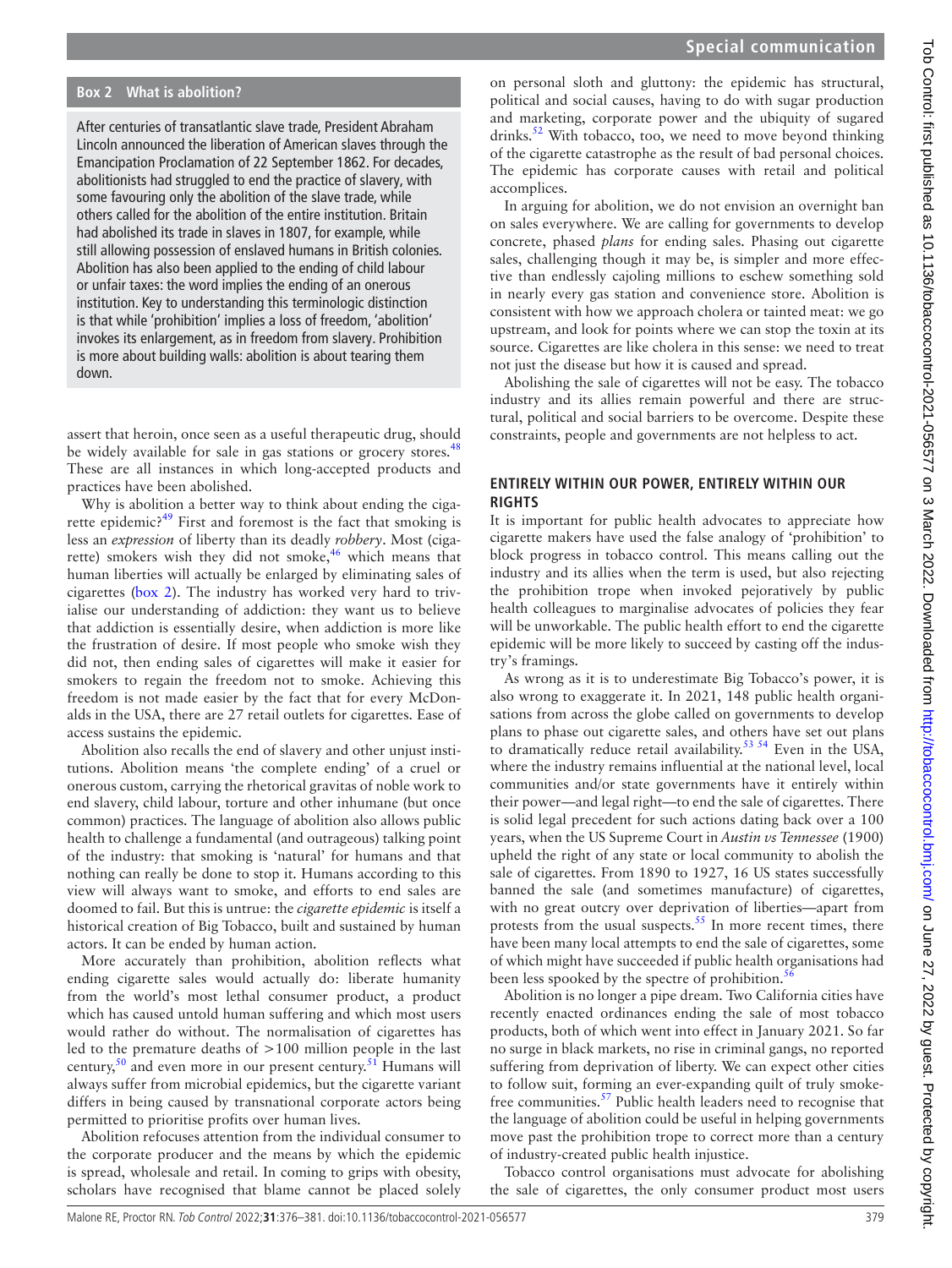## **Special communication**

wish they did not use. We should not be comfortable in a world where the most vocal organisation calling for an end to smoking is a transnational tobacco giant engaged in yet another image makeover.<sup>[58](#page-5-25)</sup> To paraphrase Nelson Mandela: difficult tasks often seem impossible, until they are actually done. Like abolition of apartheid or slavery, abolishing the sale of cigarettes will signal the end of our passive—and pathological—acceptance of these lethally addictive contrivances and their constraints on human freedom.

#### **Twitter** Ruth E Malone [@MaloneRuth](https://twitter.com/MaloneRuth)

**Acknowledgements** The authors thank Elizabeth A. Smith and Patricia A. McDaniel for helpful comments on earlier versions of this paper and assistance with references and formatting, and Carol McGruder for fruitful discussions and talks linking the tobacco endgame with abolishing slavery and apartheid. The authors also acknowledge the helpful comments of three reviewers whose insights about successive versions of the paper were appreciated.

**Contributors** Both authors conceptualised the paper and wrote and edited all versions.

**Funding** The authors have not declared a specific grant for this research from any funding agency in the public, commercial or not-for-profit sectors.

**Competing interests** REM ORCID:<https://orcid.org/0000-0002-3324-2183>, Professor Emerita, University of California, San Francisco; editor-in-chief, Tobacco Control Date: 31 July 2021. I have read and understood BMJ's policy on declaration of interests and declare the following: personal financial interests: since 1997, I have been a faculty employee of the University of California, San Francisco. I am semi-retired and receive a pension from the University. My recall salary is provided by funds from the state of California and my research grant from the National Cancer Institute. I have received travel/accommodation expenses and consulting fees or honoraria from the US Department of Justice (for serving as a tobacco industry documents consultant for USA vs Philip Morris et al), WHO (for serving on the Expert Panel on Tobacco Industry Interference with Tobacco Control), American Legacy Foundation (for serving on an award selection panel), Clearway Minnesota (for serving as a grant proposal reviewer), US Centers for Disease Control (for consulting on a tobacco industry documents research project), NIH (for serving as a grant proposal reviewer) and Cancer Research UK (for preparing a report on views of the idea of a tobacco 'endgame'). I own one share each of Philip Morris International, Reynolds American and Altria stock for research and advocacy purposes and have participated in tobacco control advocacy. I receive an annual honorarium and reimbursement of travel/accommodation expenses from BMJ Publishing Group Ltd (for work as editor-in-chief of Tobacco Control). I have also received travel/accommodation expenses and honoraria for speaking to various public health groups. In addition, I have received funding for reviewing documents as a potential expert witness for plaintiffs' legal cases involving tobacco industry activities. Organisational financial interests: within the last 5 years, I have received grant funding from the National Cancer Institute, National Institutes of Health, the California Tobacco-Related Disease Research Program (research funds derived from the state tax on cigarettes) and the California Tobacco Control Program. RNP is a tenured faculty member at Stanford University and receives a salary. He also serves as an expert for plaintiffs in tobacco litigation, where the industry has been charged with fraud, conspiracy, negligence, racketeering and/or manufacture of a deadly product.

#### **Patient consent for publication** Not applicable.

**Ethics approval** This study does not involve human participants.

Provenance and peer review Commissioned; externally peer reviewed.

#### **ORCID iDs**

Ruth E Malone <http://orcid.org/0000-0002-3324-2183> Robert N Proctor <http://orcid.org/0000-0002-8910-5647>

#### **REFERENCES**

- <span id="page-4-0"></span>1 Conroy SB. Fired up over Philip Morris. Available: [https://www.washingtonpost.com/](https://www.washingtonpost.com/archive/lifestyle/1989/11/10/fired-up-over-philip-morris/bc2a1531-9c32-47e5-abfd-efe7bce3c829/) [archive/lifestyle/1989/11/10/fired-up-over-philip-morris/bc2a1531-9c32-47e5-abfd](https://www.washingtonpost.com/archive/lifestyle/1989/11/10/fired-up-over-philip-morris/bc2a1531-9c32-47e5-abfd-efe7bce3c829/)[efe7bce3c829/](https://www.washingtonpost.com/archive/lifestyle/1989/11/10/fired-up-over-philip-morris/bc2a1531-9c32-47e5-abfd-efe7bce3c829/) [Accessed 6 Dec 2021].
- <span id="page-4-1"></span>2 Mott G, Shanken MR. Cigar Aficionado. defend your rights. April 2000. Philip Morris records. Available:<https://www.industrydocuments.ucsf.edu/docs/mhlw0080>
- <span id="page-4-2"></span>3 Bolinger DLanguage, the loaded weapon: The use and abuse of language today. New York: Longman, 1980.
- <span id="page-4-3"></span>4 Truth tobacco industry documents. Available: [https://www.industrydocuments.ucsf.](https://www.industrydocuments.ucsf.edu/tobacco/) [edu/tobacco/](https://www.industrydocuments.ucsf.edu/tobacco/) [Accessed 6 Dec 2021].
- <span id="page-4-4"></span>5 Smith GL. Smith Worldwide. "Alternative" Communications. September 10 1996. Philip Morris Records. Available: [https://www.industrydocuments.ucsf.edu/docs/](https://www.industrydocuments.ucsf.edu/docs/sqfb0152) [sqfb0152](https://www.industrydocuments.ucsf.edu/docs/sqfb0152)
- <span id="page-4-5"></span>6 US Department of Health and Human Services. Reducing the health consequences of smoking: twenty-five years of progress, 1989.
- <span id="page-4-6"></span>7 Pepples E. Confidential Communication From B&W in-House Counsel to B&W Management Requesting Information Regarding Various Smoking and Health Issues to Facilitate the Rendition of Legal Advice in Anticipation of Litigation. February 14 1973. Brown & Williamson Records. Available: [https://www.industrydocuments.ucsf.](https://www.industrydocuments.ucsf.edu/docs/qsml0041) [edu/docs/qsml0041](https://www.industrydocuments.ucsf.edu/docs/qsml0041)
- <span id="page-4-7"></span>8 Fox BJ. Framing tobacco control efforts within an ethical context. [Tob Control](http://dx.doi.org/10.1136/tc.2004.008300) 2005;14 Suppl 2:ii38–44.
- 9 Friedman LC. Tobacco industry use of corporate social responsibility tactics as a sword and a shield on secondhand smoke issues. [J Law Med Ethics](http://dx.doi.org/10.1111/j.1748-720X.2009.00453.x) 2009;37:819-27.
- <span id="page-4-8"></span>10 Hall W. What are the policy lessons of national alcohol Prohibition in the United States, 1920-1933? [Addiction](http://dx.doi.org/10.1111/j.1360-0443.2010.02926.x) 2010;105:1164–73.
- <span id="page-4-9"></span>11 Tobacco Institute Newsletter. October 30 1979. tobacco Institute records. Available: <https://www.industrydocuments.ucsf.edu/docs/mzbv0048>
- <span id="page-4-10"></span>12 Zid Abu-Shalback L. Menthol ban = black market. Lorillard, NACS, others speak out on potential ban's side effects. CSP Daily News, 2010. [https://www.thecre.com/news/](https://www.thecre.com/news/20101122_news.htm) [20101122\\_news.htm](https://www.thecre.com/news/20101122_news.htm)
- 13 Tozzi J. Remarks of Jim Tozzi of the center for regulatory effectiveness before the National Foundation of women legislators forum on illicit tobacco trade, 2014. Available: [https://www.womenlegislators.org/wp-content/uploads/2016/02/centerfo](https://www.womenlegislators.org/wp-content/uploads/2016/02/centerforregulatoryeffectiveness-illicittobaccotrade.pdf) [rregulatoryeffectiveness-illicittobaccotrade.pdf](https://www.womenlegislators.org/wp-content/uploads/2016/02/centerforregulatoryeffectiveness-illicittobaccotrade.pdf) [Accessed 26 Oct 2021].
- <span id="page-4-11"></span>14 Judge C. Comments to the tobacco growers association of North Carolina. November 17 1983. tobacco Institute records. Available: [https://www.industrydocuments.ucsf.](https://www.industrydocuments.ucsf.edu/docs/tlpm0051) [edu/docs/tlpm0051](https://www.industrydocuments.ucsf.edu/docs/tlpm0051)
- <span id="page-4-12"></span>15 Hill & Knowlton. Some proposals for tobacco industry public relations. April 25 1967. tobacco Institute records. Available: [https://www.industrydocuments.ucsf.edu/docs/](https://www.industrydocuments.ucsf.edu/docs/pmwy0059) [pmwy0059](https://www.industrydocuments.ucsf.edu/docs/pmwy0059)
- <span id="page-4-13"></span>16 Pepples E, Stevens A, G NJ. Training Materials for Counsel in Smoking & Health Litigation. Volume III New Cases: 1982. Anti-Smoking and Plaintiff Organizations. Defense Organization. Plaintiff's Legal Theories, Factual Allegations, Strategy. August 1986. RJ Reynolds Records. Available: [https://www.industrydocuments.ucsf.edu/docs/](https://www.industrydocuments.ucsf.edu/docs/kkgn0174) [kkgn0174](https://www.industrydocuments.ucsf.edu/docs/kkgn0174)
- <span id="page-4-14"></span>17 Barrons. Dangerous Lengths the Federal Crusade against Smoking Has Gone Too Far. October 02 1967. Brown & Williamson Records. Available: [https://www.](https://www.industrydocuments.ucsf.edu/docs/jhhx0057) [industrydocuments.ucsf.edu/docs/jhhx0057](https://www.industrydocuments.ucsf.edu/docs/jhhx0057)
- <span id="page-4-15"></span>18 Clements EC. Remarks by Earle C Clements president annual meeting the tobacco Institute Inc Thursday January 26 1967. January 26 1967. tobacco Institute records. Available:<https://www.industrydocuments.ucsf.edu/docs/fqkn0049>
- <span id="page-4-16"></span>19 Burnham JC. Bad habits: drinking, smoking, taking drugs, gambling, sexual misbehavior and swearing in American history. New York: NYU Press, 1993.
- <span id="page-4-17"></span>20 Proctor RN. "Everyone knew but no one had proof": tobacco industry use of medical history expertise in US courts, 1990-2002. [Tob Control](http://dx.doi.org/10.1136/tc.2004.009928) 2006;15 Suppl 4:iv117–25.
- <span id="page-4-18"></span>21 Rasmussen N, Proctor RN. From maverick to mole: John C. Burnham, tobacco consultant. **[Isis](http://dx.doi.org/10.1086/706611)** 2019;110:779-83.
- <span id="page-4-19"></span>Martin JK. Iron workers local Union No. 17 insurance fund and its trustees, et al. vs. Philip Morris, Inc., et al. deposition of James Kirby Martin volume I. January 15 1999. RJ Reynolds records. Available: [https://www.industrydocuments.ucsf.edu/docs/](https://www.industrydocuments.ucsf.edu/docs/hknc0093) [hknc0093](https://www.industrydocuments.ucsf.edu/docs/hknc0093)
- <span id="page-4-20"></span>23 Australian Tobacco Mfg Industry. Arguments in support of the tobacco industry case against health warning labels on cigarette packets and the banning of cigarette advertising. July 1969. Philip Morris records.. Available: [https://www.](https://www.industrydocuments.ucsf.edu/docs/xzyf0128) [industrydocuments.ucsf.edu/docs/xzyf0128](https://www.industrydocuments.ucsf.edu/docs/xzyf0128)
- <span id="page-4-21"></span>24 Riordan M. True Believers fund a new GST. May 09 1995. British American tobacco records. Available: <https://www.industrydocuments.ucsf.edu/docs/knxg0202>
- 25 RJ Reynolds International. RJRTI News Report. Australia. WD & HO Wills Criticizes Tobacco Tax Rise. May 12 1995. RJ Reynolds Records; Master Settlement Agreement. Available:<https://www.industrydocuments.ucsf.edu/docs/qzkn0013>
- <span id="page-4-22"></span>26 Gabb S. Forest. smoking and its enemies: a short history of 500 years of the use and Prohibition of tobacco. 1990. Tobacco Institute records. Available: [https://www.](https://www.industrydocuments.ucsf.edu/docs/mrwn0039) [industrydocuments.ucsf.edu/docs/mrwn0039](https://www.industrydocuments.ucsf.edu/docs/mrwn0039)
- 27 McGirr L. The war on alcohol: Prohibition and the rise of the American state. New York: WW Norton and Co, 2016.
- <span id="page-4-23"></span>28 Proctor RN. Golden holocaust: Origins of the cigarette catastrophe and the case for abolition. Berkeley: University of California Press, 2011.
- <span id="page-4-24"></span>29 Chapman S. One hundred and fifty ways the nanny state is good for us, 2013. Available: [https://theconversation.com/one-hundred-and-fifty-ways-the-nanny-state](https://theconversation.com/one-hundred-and-fifty-ways-the-nanny-state-is-good-for-us-15587)[is-good-for-us-15587](https://theconversation.com/one-hundred-and-fifty-ways-the-nanny-state-is-good-for-us-15587) [Accessed 26 Oct 2021].
- <span id="page-4-25"></span>30 Markowitz G, Rosner D. Lead Wars: The Politics of Science and the Fate of America's Children. Oakland. University of California Press, 2013.
- <span id="page-4-26"></span>31 Wallace-Wells D. The Uninhabitable earth: Life after warming. New York: Tim Duggan Books, 2020.
- <span id="page-4-27"></span>32 Nesbit J. Poison tea: How big oil and big tobacco invented the tea Party and captured the GOP. New York: St. Martin's Press, 2016.